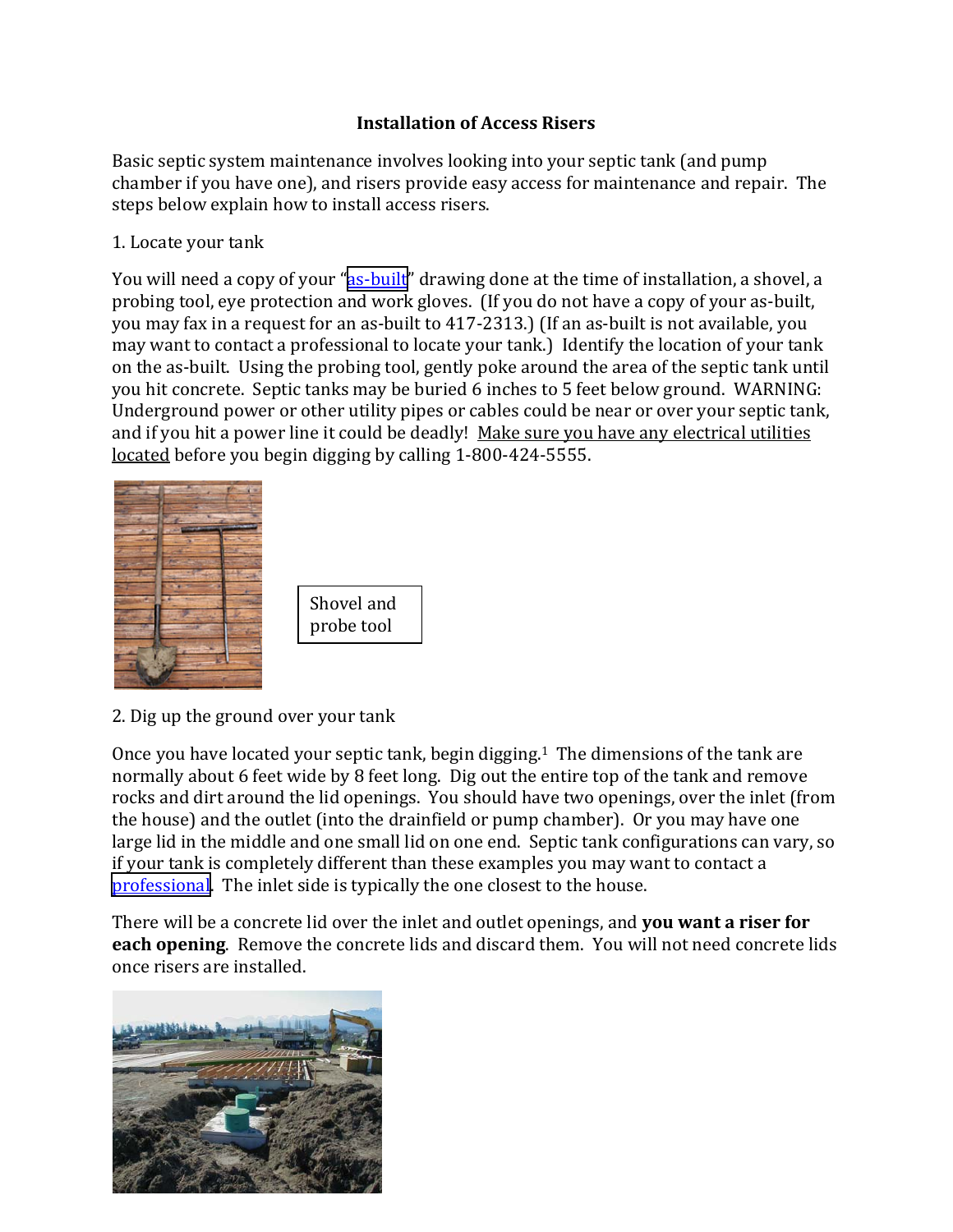## 3. Install riser and lid

**Caution:** If septic tank is 20 years old or older, it is advisable to pump the tank to verify its structural integrity and water‐tightness. If the tank needs serious repairs, it is better to replace it with a modern septic tank and include risers with the installation. Replacing a septic tank requires a [repair permit](http://www.clallam.net/HHS/EnvironmentalHealth/onsite_permitting.html) from the local health department.

**More Caution:** Once the lids are off be careful around the tank. Let someone know where you are in case you have an accident. It is best to do the work with another person present. Be aware that exposure to sewage can cause serious illness, so make sure you wear gloves and wash up afterwards with plenty of soap and water. You may also want to wear eye protection in case you get splash back from debris falling into a tank. Make sure that pets and children are kept away from the tank while it is open, you don't want them falling into the tank either

There are different types of PVC risers available. You can purchase the PVC risers and lids at a local plumbing store or from a septic tank manufacturer. Risers are normally 24 inches in diameter and can easily fit over the tank hole opening. Some tanks have square openings so fitting a round riser over the square opening can be tricky.

Measure the depth to the top of the tank and purchase or order the risers accordingly. Some are cut to order based on the height you need, and some come in 6‐12‐inch increments. You may install the risers so that they are flush with the surface of the ground or sticking out above ground by a few inches (if a riser is above ground make sure you are careful when mowing).



Clean off the top of the tank, removing all dirt and debris. Use a high strength flexible concrete patch mix that hardens in 15‐20 minutes (such as Jet‐Set, Rapid‐Set, Thorough‐Set or Perco‐Plug). Use heavy duty leather gloves when handling these products and mix according to instructions – Note: making a small amount at a time is best. This stuff hardens FAST. Seal the riser to the septic tank using the patch mix. You may finish sealing by adding Bentonite or casing sealer around the base, filling in gaps as needed.

Now make sure you carefully secure the riser lid with screws provided.